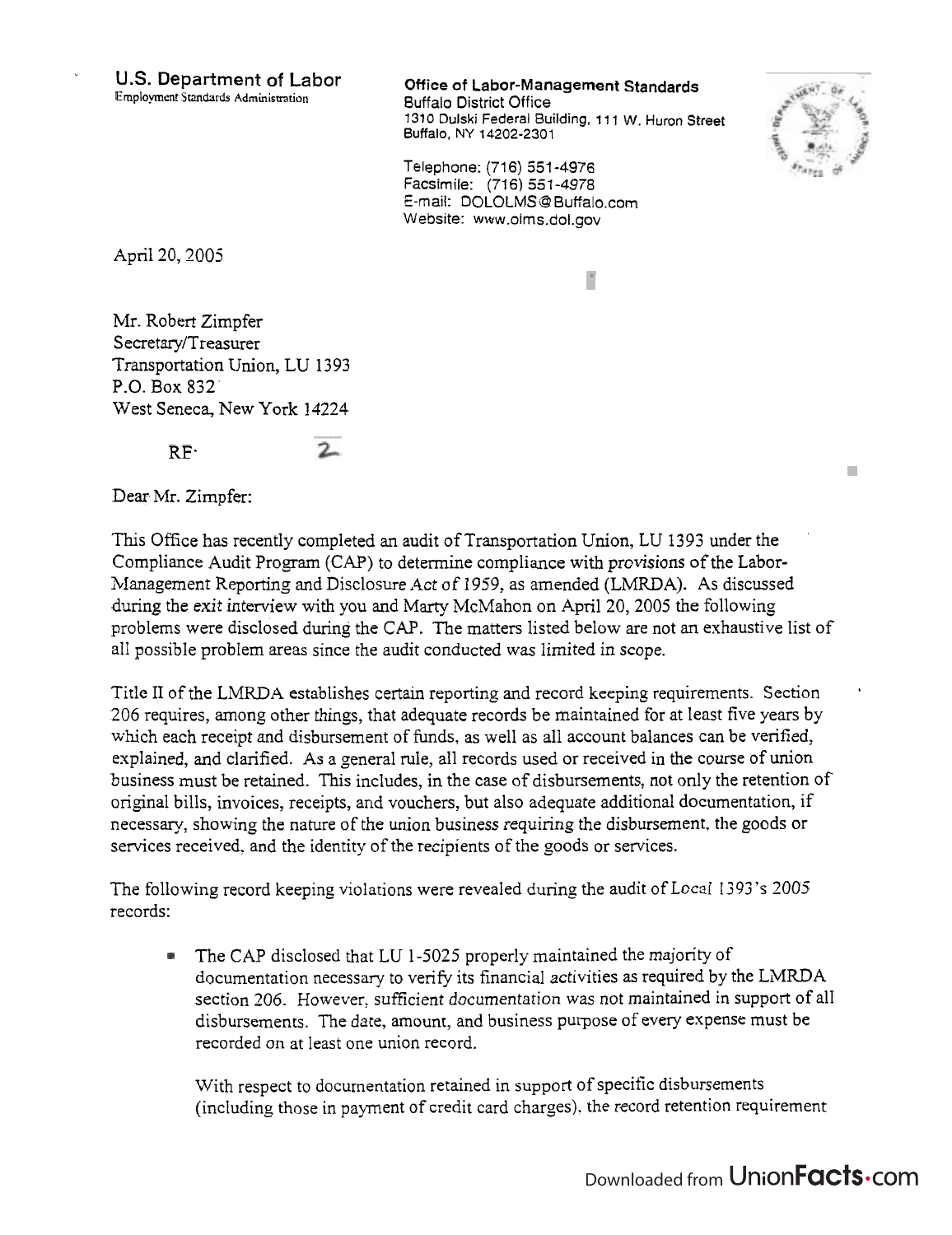includes not only the retention of original bills, invoices, receipts, and vouchers, but also additional documentation, if necessary, showing the nature of the union business requiring the disbursement, the goods or services received, and all the recipients of the goods or services. In most instances, this documentation requirement can be most easily satisfied with a sufficiently descriptive receipt. If a receipt is not sufficiently descriptive. a note can be written on it providing the additional information. An exception may be made only in those cases where  $1$ ) other equally descriptive documentation has been maintained, and 2) there is evidence of actual oversight and control over disbursements.

 $\overline{\mathcal{M}}$ 

• Union officers failed to record the date and/or purpose of some lost wage claims on records submitted for such expenses. Records that identify the date, number of hours lost, rate of pay, and business purpose (reason) for all lost wages must be retained. During the exit interview, I informed you of the information required on vouchers for Local 1393.

As agreed, provided that Local 1393 maintains adequate documentation for its disbursements in the future, no additional enforcement action will be taken regarding this violation.

I strongly urge Local 1393 to adopt clear guidelines regarding what kinds of out-of-pocket expenses personnel may be reimbursed for. Our office is certainly available to provide guidance to you regarding the requirements of the law as they would pertain to any policies your union might adopt. If written guidelines are adopted in the near future, I would appreciate it if you would provide a copy to this office.

The CAP disclosed a violation of LMRDA section 201(b), because the Labor Organization Annual Report Form LM-3 filed by Local 1393 for fiscal year ending December 31, 2004 was deficient in the following areas:

A purchase of a computer by local chairman, Marty McMahon, for \$750.00 in January 2004 was not reported correctly. The purchase was included under item 46/to employees. It should have been reported under item 52/purchase of investments & fixed assets and item 29/fixed assets.

1 am not requiring that Local 1393 file an amended LM- 3 report for 2004 to correct the deficient items, but as agreed, your union will properly report the deficient items on all future reports filed with this agency.

I strongly recommend that you make sure that this letter and the compliance assistance materials that were provided to you are passed on to yours, other officers and local chairman successors at whatever time you may leave office.

## Downloaded from Union**Facts** Com